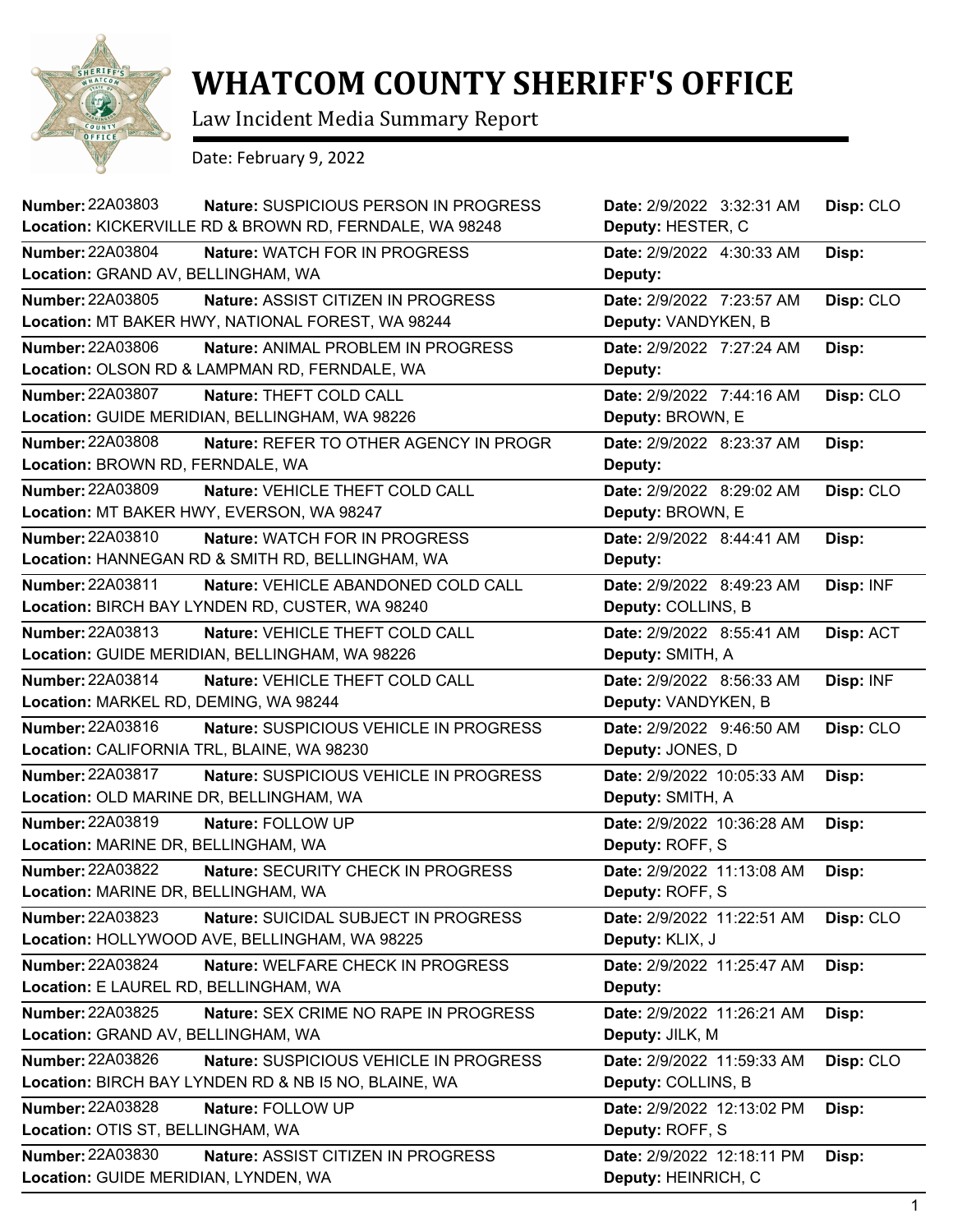| Number: 22A03831                            | Nature: ALARM PANIC IN PROGRESS                       |         | Date: 2/9/2022 12:49:33 PM | Disp: CLO |
|---------------------------------------------|-------------------------------------------------------|---------|----------------------------|-----------|
|                                             | Location: DRAYTON HARBOR RD, BLAINE, WA 98230         |         | Deputy: JONES, D           |           |
| Number: 22A03832                            | Nature: THEFT COLD CALL                               |         | Date: 2/9/2022 1:08:17 PM  | Disp: CLO |
|                                             | Location: HANNEGAN RD, BELLINGHAM, WA 98226           |         | Deputy: KING, M            |           |
| Number: 22A03833                            | Nature: IMPOUND PRIVATE IN PROGRESS                   |         | Date: 2/9/2022 1:22:46 PM  | Disp:     |
| Location: E 54TH TE, BELLINGHAM, WA         |                                                       |         | Deputy:                    |           |
| <b>Number: 22A03836</b>                     | Nature: WELFARE CHECK IN PROGRESS                     |         | Date: 2/9/2022 2:33:13 PM  | Disp: CLO |
|                                             | Location: OLD SAMISH RD, BELLINGHAM, WA 98229         |         | Deputy: MELLEMA, S         |           |
| <b>Number: 22A03837</b>                     | Nature: DOMESTIC VERBAL COLD CALL                     |         | Date: 2/9/2022 2:50:02 PM  | Disp: CLO |
| Location: W SMITH RD, BELLINGHAM, WA 98226  |                                                       |         | Deputy: YORK, T            |           |
| Number: 22A03838                            | Nature: TRAFFIC STOP                                  |         | Date: 2/9/2022 3:17:47 PM  | Disp: CAA |
|                                             | Location: HANNEGAN RD & CENTRAL RD, EVERSON, WA 98247 |         | Deputy: ALLEN, J           |           |
| Arrested: NEUGEBAUER, ERIC D.               |                                                       | Age: 42 |                            |           |
| <b>Offenses: Traffic, Criminal Citation</b> |                                                       |         |                            |           |
| <b>Number: 22A03839</b>                     | Nature: WHATCOMM RECORD IN PROGRESS                   |         | Date: 2/9/2022 3:23:39 PM  | Disp:     |
|                                             | Location: HOPEWELL RD & OAT COLES RD, EVERSON, WA     |         | Deputy:                    |           |
| Number: 22A03840                            | Nature: SUSPICIOUS PERSON IN PROGRESS                 |         | Date: 2/9/2022 3:22:07 PM  | Disp: CLO |
|                                             | Location: BELLWOOD DR, MAPLE FALLS, WA 98266          |         | Deputy: ALLEN, J           |           |
| <b>Number: 22A03844</b>                     | Nature: SUSPICIOUS PERSON IN PROGRESS                 |         | Date: 2/9/2022 4:10:34 PM  | Disp: CLO |
|                                             | Location: MT BAKER HWY, EVERSON, WA 98247             |         | Deputy: MELLEMA, S         |           |
| Number: 22A03845                            | Nature: THEFT COLD CALL                               |         | Date: 2/9/2022 4:30:59 PM  | Disp: ACT |
|                                             | Location: FOREST ST, NATIONAL FOREST, WA 98244        |         | Deputy: ALLEN, J           |           |
| <b>Number: 22A03847</b>                     | Nature: SUSPICIOUS CIRCUMSTANCES IN PR                |         | Date: 2/9/2022 4:38:30 PM  | Disp:     |
| Location: LOOMIS TRAIL RD, CUSTER, WA       |                                                       |         | Deputy: JONES, D           |           |
| <b>Number: 22A03848</b>                     | Nature: HARASSMENT COLD CALL                          |         | Date: 2/9/2022 5:08:55 PM  | Disp: CLO |
|                                             | Location: GREEN VALLEY CT, MAPLE FALLS, WA 98266      |         | Deputy: ALLEN, J           |           |
| <b>Number: 22A03849</b>                     | Nature: ASSIST AGENCY IN PROGRESS                     |         | Date: 2/9/2022 5:12:14 PM  | Disp: CLO |
| Location: E SMITH RD, BELLINGHAM, WA 98226  |                                                       |         | Deputy: ANDERSON, W        |           |
| <b>Number: 22A03850</b>                     | Nature: ALARM AUDIBLE IN PROGRESS                     |         | Date: 2/9/2022 5:22:29 PM  | Disp:     |
| Location: E AXTON RD, BELLINGHAM, WA        |                                                       |         | Deputy:                    |           |
| Number: 22A03851                            | Nature: SECURITY CHECK IN PROGRESS                    |         | Date: 2/9/2022 5:26:17 PM  | Disp: CLO |
|                                             | Location: BIRCH BAY LYNDEN RD, CUSTER, WA 98240       |         | Deputy: JONES, D           |           |
| <b>Number: 22A03852</b>                     | Nature: REFER TO WSP IN PROGRESS                      |         | Date: 2/9/2022 5:33:59 PM  | Disp:     |
|                                             | Location: GUIDE MERIDIAN & WISER LAKE RD, LYNDEN, WA  |         | Deputy:                    |           |
| Number: 22A03853                            | Nature: MVA NON BLKING/NON INJURY IN P                |         | Date: 2/9/2022 5:48:38 PM  | Disp:     |
| Location: BIRCH BAY LYNDEN RD, CUSTER, WA   |                                                       |         | Deputy: JONES, D           |           |
| Number: 22A03854                            | Nature: NEIGHBORHOOD DISPUTE IN PROGRE                |         | Date: 2/9/2022 5:48:36 PM  | Disp: CLO |
|                                             | Location: KENDALL RD, MAPLE FALLS, WA 98266           |         | Deputy: ALLEN, J           |           |
| Number: 22A03855                            | Nature: WATCH FOR IN PROGRESS                         |         | Date: 2/9/2022 6:09:42 PM  | Disp:     |
|                                             | Location: BARRETT RD & MAIN ST, FERNDALE, WA          |         | Deputy:                    |           |
| Number: 22A03856                            | Nature: WATCH FOR IN PROGRESS                         |         | Date: 2/9/2022 6:20:52 PM  | Disp:     |
|                                             | Location: SLATER RD & FERNDALE RD, FERNDALE, WA       |         | Deputy:                    |           |
| Number: 22A03857                            | <b>Nature: SERVE PAPERS IN PROGRESS</b>               |         | Date: 2/9/2022 6:22:39 PM  | Disp: CLO |
|                                             | Location: EASTGATE LOOP, FERNDALE, WA 98248           |         | Deputy: WRIGHT, M          |           |
| <b>Number: 22A03858</b>                     | Nature: TRAFFIC PROBLEM IN PROGRESS                   |         | Date: 2/9/2022 6:26:26 PM  | Disp:     |
| Location: YEW STREET RD, BELLINGHAM, WA     |                                                       |         | Deputy: MELLEMA, S         |           |
| <b>Number: 22A03859</b>                     | Nature: WELFARE CHECK IN PROGRESS                     |         | Date: 2/9/2022 6:23:25 PM  | Disp: CLO |
| Location: W 55TH TER, BELLINGHAM, WA 98226  |                                                       |         | Deputy: YORK, T            |           |